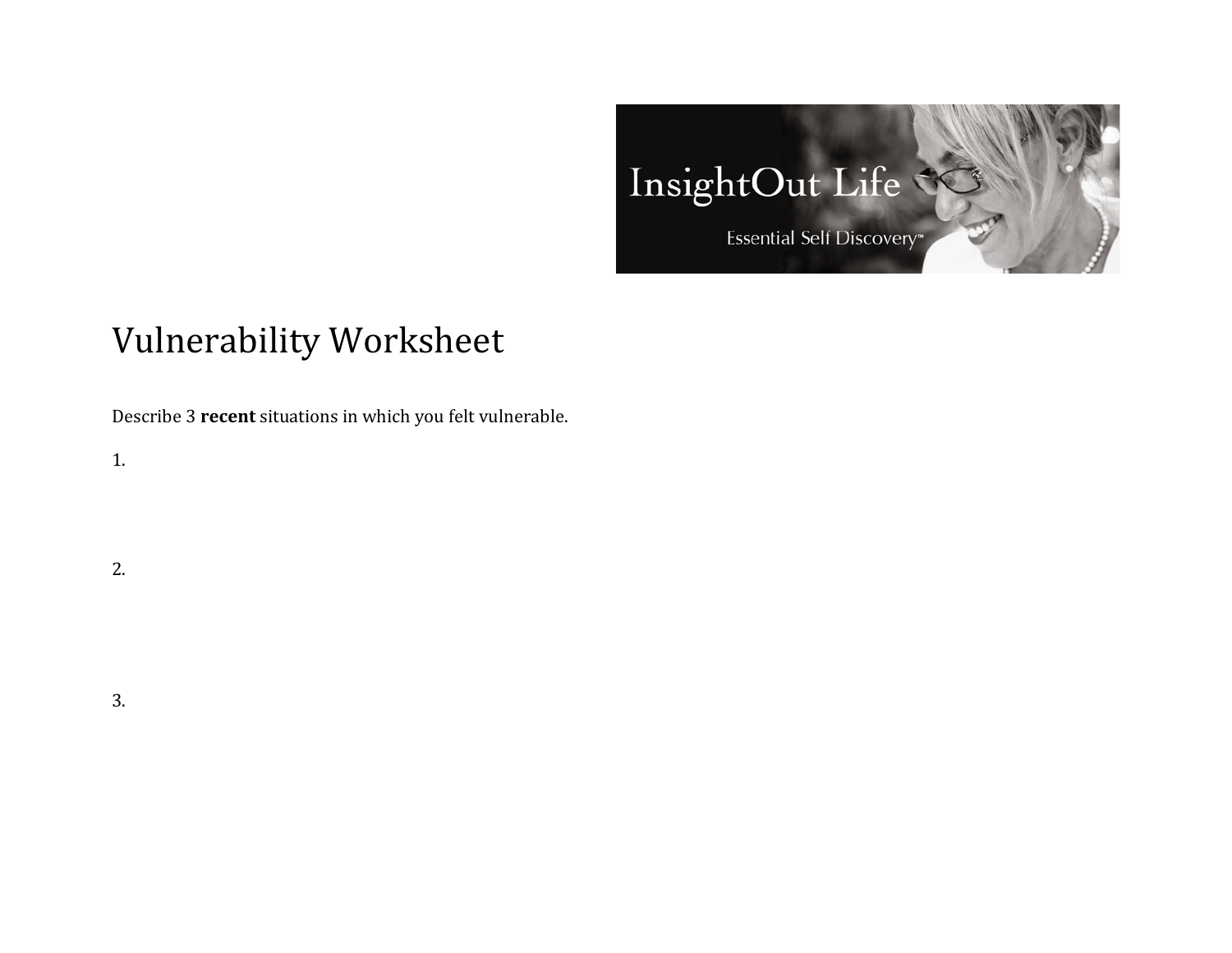Give each situation a shorthand name that describes what triggers the feeling of vulnerability, for instance, "not knowing the answer," or "making a mistake," "speaking my truth," or "tripping over the dessert cart."

1.

2.

3. 

For each situation, describe the feeling states associated with that vulnerable situation, and how you behaved. Did you allow your vulnerability to show? How? If not, what would it take for you to be able to take an emotional risk the next time you find yourself in a similar circumstance? How could you express your vulnerability while maintaining healthy boundaries?

What would constitute "Daring Greatly" for you in these situations?

| <b>Circumstance</b>             | <b>Feeling State</b>                                               | <b>Daring Greatly</b>                                                                                                                                                                                  |
|---------------------------------|--------------------------------------------------------------------|--------------------------------------------------------------------------------------------------------------------------------------------------------------------------------------------------------|
| Example: Not knowing the answer | Feel embarrassed, "less-than," judged as<br>stupid or incompetent. | Didn't show it. Next time, I can mention<br>my embarrassment ("I feel like I should<br>know this, but I don't") and offer to find<br>out more. I can refrain from making it<br>mean anything about me. |
|                                 |                                                                    |                                                                                                                                                                                                        |